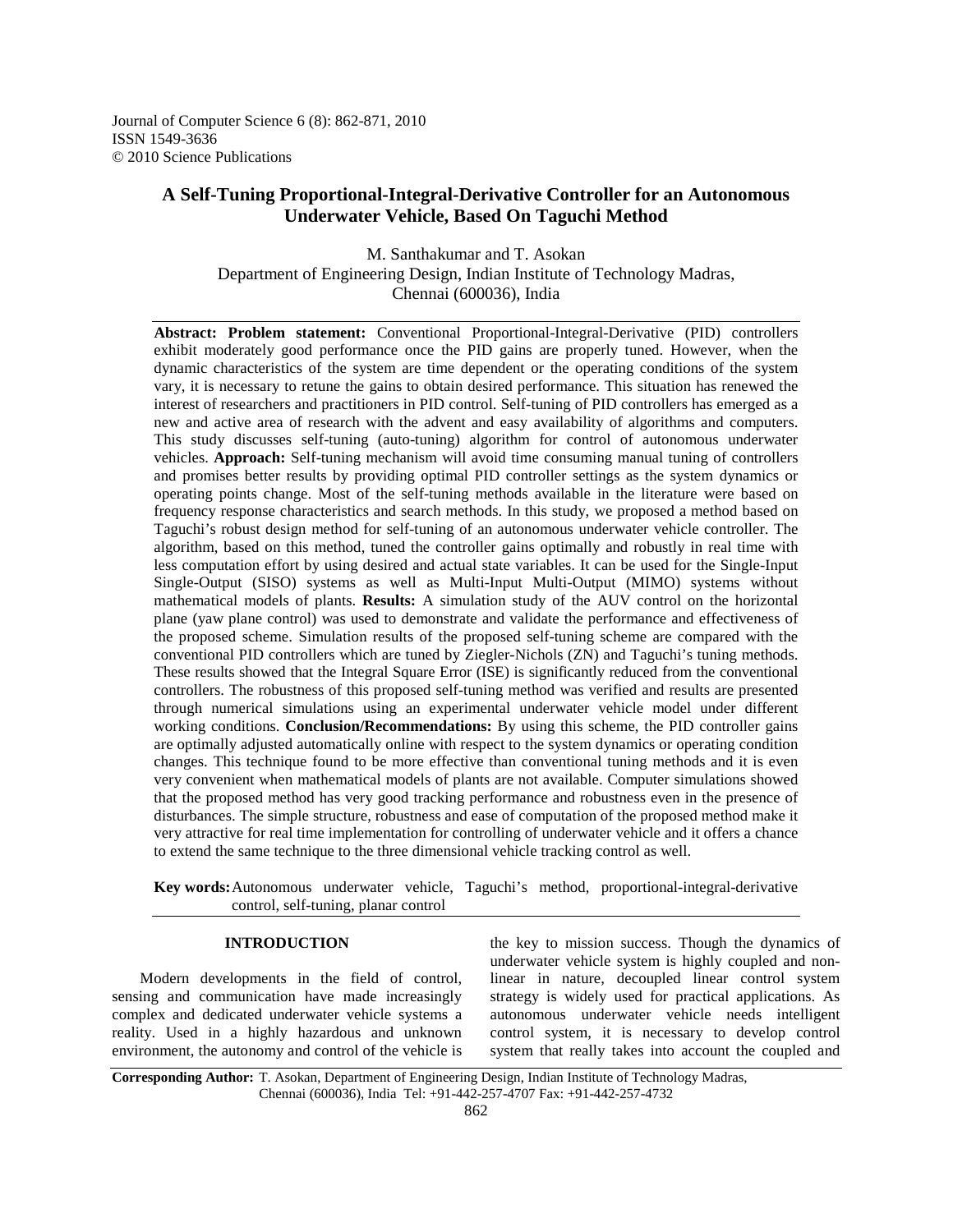non-linear characteristics of the system. In addition, most of the AUVs are underactuated, i.e., they have fewer actuated inputs than the Degrees Of Freedom (DOF), imposing non-integrable acceleration constraints. A summary of the recent developments in this area can be found in (Fossen, 1994; Yuh, 2000). Dynamics and control of AUV in a constrained environment poses great challenges to designers. This, coupled with the uncertainty of hydrodynamic parameters, make the controller design an extremely tough task. Design, modeling and simulation of the vehicle are important key issues in controlling the vehicle and some of the recent works are summarized in the literature (Fossen, 1994). The control techniques proposed in literature can be broadly classified into two major categories: adaptive control and robust control (Yuh, 2000; Antonelli, 2007). In adaptive control the controller parameters are automatically varied to maintain a satisfactory level of performance when the system parameters are unknown and/or time varying. Robust control refers to the control of uncertain plants with unknown disturbance signals, uncertain dynamics and imprecisely known parameters making use of special fixed controllers. Among these, adaptive control is considered to be better for plant uncertainty. However, it is computationally intensive for higher order systems and requires exact knowledge of the dynamic parameters, apart from the computation of inverse Jacobian matrix. The robust control scheme provides a satisfactory performance with a simple control structure, but comes with undesired high control activity at steady state. On the other hand, the commonly used PID control (Perrier and Canudas-de-Wit, 1996; Santhakumar and Asokan, 2009) does not require any information of the plant dynamics and has a simple standard structure. Moreover, owing to modeling uncertainties a more sophisticated control scheme is not necessarily more efficient than a well-tuned PID controller. Alongside the advantages, however, the problem of tuning PID controllers has remained an active research area.

 Tuning is the adjustment of the feedback controller parameters to obtain a specified closed-loop response. In conventional PID controllers, once well-tuned PID gains are obtained, these controllers usually exhibit good performance. However, when the dynamic characteristics of the system are time dependent or the operation conditions of the system vary, it is necessary that the PID gains must be tuned again. Castrillon *et al*. (2006) have reviewed twenty-four different tuning methods and has concluded that most of the controllers are tuned using frequency responses due to the advantages in expressing the modeling errors directly in

the frequency domain. However, frequency response methods are difficult to implement in the MIMO systems. Ferrell and Reddivari (1995), believed that PID controllers are poorly tuned because of traditional methods of controller design and the tuning to achieve minimum variance requires the engineer to create a closed-form mathematical model of the system and controller dynamics. Tuning of controllers using Taguchi method was proposed by them to improve the controller performance. Though this was found to be very convenient, the controller gains were not optimal and noise factors were not considered. Santhakumar and Asokan (2009) have attempted tracking control of underwater vehicle using PID control. A preliminary effort was made by introducing a robust design method in the field of underwater vehicle control and the effect of noises was considered. This study mainly focused on depth control of a torpedo shaped underwater vehicle and it also compared other possible tuning methods.

 Self-tuning of PID controllers has emerged as a new and active area of research and development with the advent and easy availability of algorithms and computers and is receiving more and more attention (Astrom and Hagglund, 1988; Bobal *et al*., 1999; Gawthrop, 1986; Yu, 2006; Liu, 2007; Huang and Lin, 2007). Self-tuning mechanism will avoid the timeconsuming manual tuning and promises better results by providing optimal PID controller settings automatically as the system dynamics or operating points change. Most of the self-tuning methods are based on frequency response characteristics and search methods. In this study, it is proposed to use Taguchi's robust design method based self-tuning scheme for an autonomous underwater vehicle.

 The remaining part of the study is organized in the following manner: A brief discussion on the modeling of AUV is presented followed by the controller design details. A discussion on the proposed self-tuning scheme is presented in materials and methods. In the results and discussion, simulation results and robustness of the proposed controller are presented for an experimental AUV and a comparison of the results with that of a conventional PID controller is also provided. Finally, concluding remarks of the proposed method and it's the scope of future study are presented.

**Modeling of AUV kinematics and dynamics:** In this study, we have considered an experimental autonomous underwater vehicle as a test platform for our experiments and analysis. This is a torpedo-shaped under actuated AUV, without any side thrusters to control the sway direction (this is not implemented because of economical and weight considerations) (Fig. 1).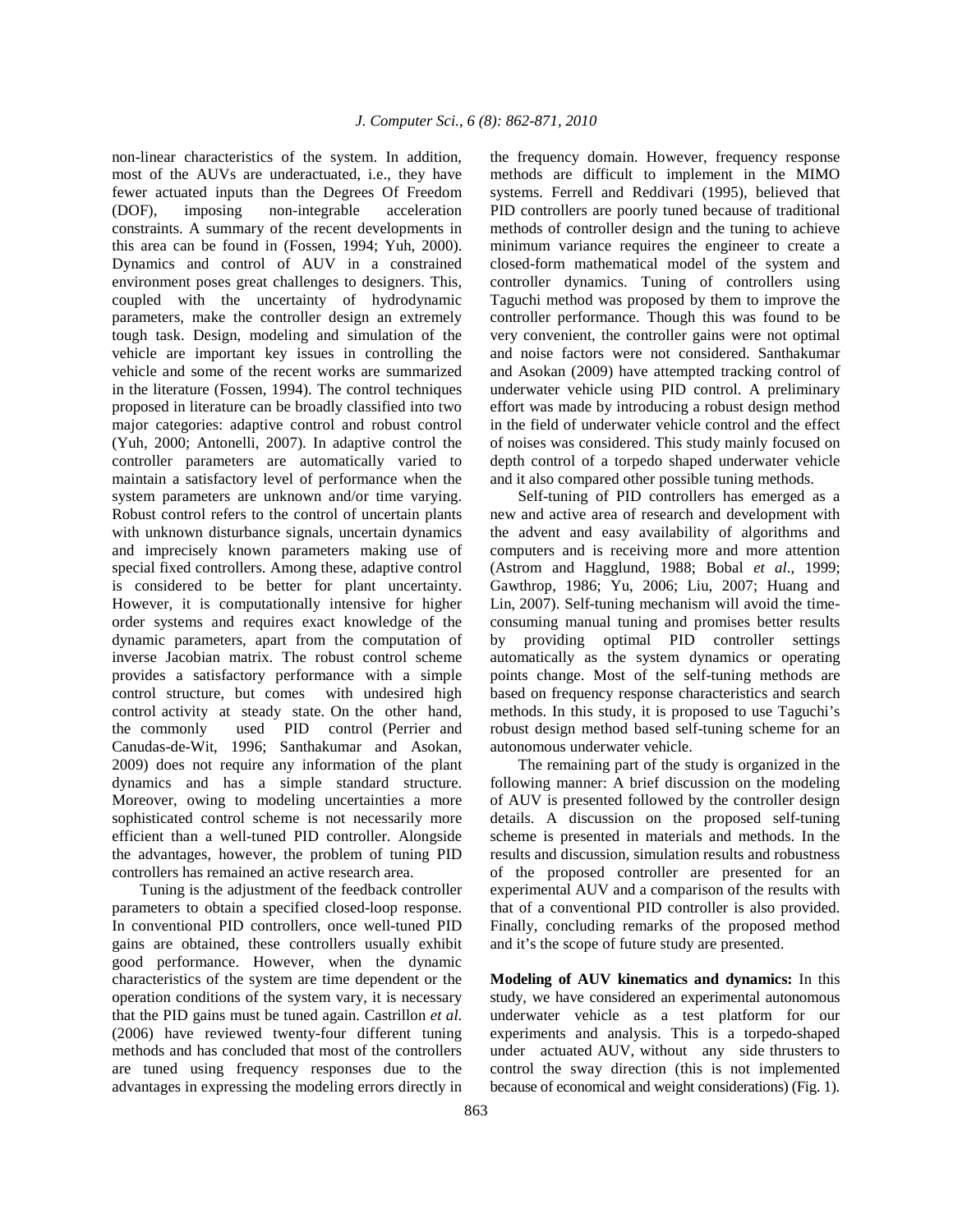

Fig. 1: Body-fixed frame and earth-fixed reference frame for AUV

There are only two stern propellers which are offering control inputs as the force in the surge direction and the control torque in yaw direction in the horizontal plane (by differential mode operation of propellers). The following assumptions are made in developing the mathematical model for the AUV.

 Vehicle has an xz-plane of symmetry; surge is decoupled from sway and yaw; heave, pitch and roll modes and these axes terms are neglected.

 Under these realistic assumptions, the motion of the vehicle in the yaw plane is described by the following ordinary differential equations (Fossen, 1994; Santhakumar and Asokan, 2010).

 The kinematics of the vehicle on the horizontal plane is as given by (1):

$$
\dot{\eta} = J(\psi) \, v \tag{1}
$$

Where:

 $\eta = \begin{bmatrix} x & y & \psi \end{bmatrix}^T$  = The displacement vector with respect to inertial frame  $\overline{a}$ 

$$
v = [u \t v \t r]^T
$$
 = The velocity vector with respect to  
body fixed frame

$$
J(\psi) =
$$
 The transformation matrix (Jacobian) and is given as:

$$
J(\psi) = \begin{bmatrix} \cos\psi & -\sin\psi & 0\\ \sin\psi & \cos\psi & 0\\ 0 & 0 & 1 \end{bmatrix}
$$
 (2)

 The dynamic model of the vehicle on the horizontal plane is as given by  $(3)$ :

$$
M \dot{v} + C(v)v + D(v)v = \tau
$$
 (3)

where, M-inertia matrix, C(ν)-Coriolis and Centripetal matrix,  $D(v)$ -Damping matrix and  $\tau$ -input vector, the components of which are as follows:

$$
M = \begin{bmatrix} m_{11} & 0 & 0 \ 0 & m_{22} & m_{23} \ 0 & m_{32} & m_{33} \end{bmatrix},
$$
  
\n
$$
m_{11} = m - X_{\dot{u}}, m_{22} = m - Y_{\dot{v}}, m_{23} = mx_{g} - Y_{\dot{v}},
$$
  
\n
$$
m_{33} = I_{z} - N_{i}, m_{32} = mx_{g} - N_{\dot{v}}
$$
  
\n
$$
C(v) = \begin{bmatrix} 0 & 0 & c_{13} \ 0 & 0 & c_{23} \ -c_{13} & -c_{23} & 0 \end{bmatrix},
$$
  
\n
$$
c_{13} = -m_{22}v - \frac{(m_{23} + m_{32})r}{2}, c_{23} = m_{11}u
$$
  
\n
$$
D(v) = L(v) + NL(v)|v|
$$
  
\n
$$
L(v) = -\begin{bmatrix} I_{11} & 0 & 0 \ 0 & I_{22} & I_{23} \ 0 & I_{32} & I_{33} \end{bmatrix},
$$
  
\n
$$
I_{11} = X_{u}, I_{22} = Y_{v}, I_{23} = Y_{r}, I_{32} = N_{v}, I_{33} = N_{r}
$$
  
\n
$$
NL(v) = -\begin{bmatrix} n_{11} & 0 & 0 \ 0 & n_{12} & n_{13} \ 0 & n_{132} & n_{13} \end{bmatrix},
$$
  
\n
$$
nI_{11} = X_{u}|v|
$$
  
\n
$$
nI_{22} = Y_{v|v|}, nI_{23} = Y_{r|r|}
$$
  
\n
$$
nI_{32} = N_{v|v|}, nI_{33} = N_{r|r|}
$$
  
\n
$$
\tau = [\tau_{u} \quad 0 \quad \tau_{r}]^{T}, \tau = Bn \text{ and } n = (V_{s} V_{p})^{T}
$$
  
\n(4)

 $(x, y)$  are the surge and sway displacements,  $\Psi$  is the yaw angle in the earth fixed frame, u, v and r denote surge, sway and yaw velocities;  $(m_{11}, m_{22}, m_{23}, m_{32},$  $m_{33}$ ,  $l_{11}$ ,  $n l_{11}$ ,  $l_{22}$ ,  $n l_{22}$ ,  $l_{23}$ ,  $n l_{33}$ ,  $l_{32}$ ,  $n l_{33}$ ,  $l_{33}$ ,  $n l_{33}$ ) > 0 denote the hydrodynamic damping and vehicle inertia including added mass, the controls  $\tau_u$  and  $\tau_r$  are the surge force and yaw moment.  $V_s$  and  $V_p$  are the thruster input voltages of starboard side thruster and portside thruster respectively. B is the input matrix.  $X_{u}$ ,  $Y_{v}$ ,  $Y_{r}$ ,  $N_{v}$  and  $N_{r}$  are the linear hydrodynamic damping forces and moments on the corresponding axes.  $X_{\mathbf{u}|\mathbf{u}|}, Y_{\mathbf{v}|\mathbf{v}|}, Y_{\mathbf{r}|\mathbf{r}|}, N_{\mathbf{v}|\mathbf{v}|}$  and  $N_{\mathbf{r}|\mathbf{r}|}$  Are the non-linear hydrodynamic damping forces and moments on the corresponding axes.  $X_i$ ,  $Y_i$ ,  $Y_i$ ,  $N_i$  and  $N_i$  are the added mass effects.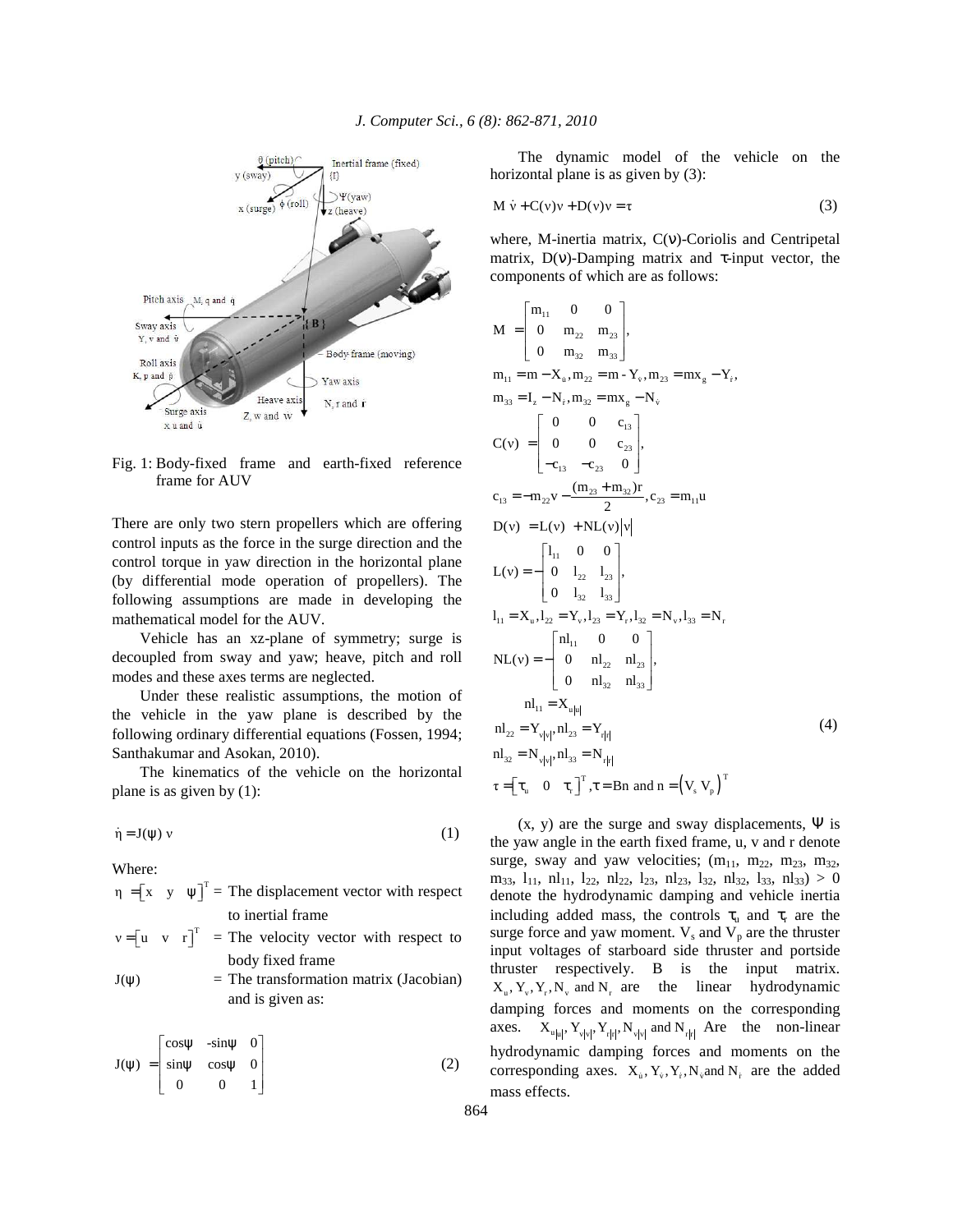

Fig. 2: Proposed yaw plane PID controller structure for an autonomous underwater vehicle

**Controller design:** The design of sway (yaw plane) controller for the AUV to track a given reference sway trajectory is explained below. The proportionalintegral-derivative control law used here is given by  $(5)$ :

$$
\tau_{\rm r} = \begin{pmatrix} \mathbf{K}_{\rm py} \mathbf{y}_{\rm e} + \mathbf{K}_{\rm iy} \int \mathbf{y}_{\rm e} dt + \mathbf{K}_{\rm dy} \dot{\mathbf{y}}_{\rm e} \\ + \mathbf{K}_{\rm py} \psi_{\rm e} + \mathbf{K}_{\rm iy} \int \psi_{\rm e} dt + \mathbf{K}_{\rm dy} \dot{\psi}_{\rm e} \end{pmatrix} \tag{5}
$$

where,  $K_p$ ,  $K_i$  and  $K_d$  are the proportional, integral and derivative gains of the controller respectively and the subscript e denotes the error. The PID control scheme is schematically depicted in Fig. 2. Detailed description and stability analysis of PID controller for an underactuated AUV are given in (Santhakumar and Asokan, 2010).

 There are six controller gains in the yaw plane controller. These controller gains are to be tuned in such a way that the controller is optimal in nature.

#### **MATERIALS AND METHODS**

**Self-tuning of PID controller using Taguchi's method:** The proposed controller scheme for the AUV is shown in Fig. 3. The trajectory controller generates the desired trajectory from the user inputs. User inputs consist of start point, goal point, way points and vehicle speed or time duration. These desired values are compared with the actual values which are coming from the AUV dynamic model (sensor values in the real time). Comparator is giving tracking errors and these error values are fed into the PID controller and controller is generating necessary control signals, as per the control law. The self-tuning block calculates the optimal values of the controller gains to reduce the tracking errors. The real-time calculations of gains are achieved by implementing the Taguchi's robust optimization method. The variations in the input commands as well as the tracking error are used in arriving at the optimal gains. The methodology used in developing this self-tuning controller is explained below.



Fig. 3: Block diagram of proposed self tuning controller structure

**Taguchi's robust tuning method:** The Taguchi's robust parameter design is used to determine the levels of factors and to minimize the sensitivity to noise. That is, a parameter setting should be determined with the intention that the product response has minimum variation while its mean is close to the desired target. Taguchi's method is based on statistical and sensitivity analysis for determining the optimal setting of parameters to achieve robust performance (Byrne and Taguchi, 1986). In setting up a framework for robust design, the classifications of the quantities at play in the design task are given below:

- Design Variables (DV) are those quantities to be decided by the designer with the purpose of meeting performance specifications under given conditions
- Design-Environment Parameters (DEP) is those quantities over which the designer has no control and that define the conditions of the environment under which the designed object will operate
- Performance Functions (PF) are quantities used to represent the performance of the design in terms of design variables and design-environment parameters

 The responses at each setting of parameters are treated as a measure that would be indicative of not only the mean of some quality characteristic, but also the variance of the same characteristic. The mean and the variance are combined into a single performance measure known as the Signal-to-Noise (S/N) ratio (Byrne and Taguchi, 1986; Park, 1996). Taguchi classifies robust parameter design problems into different categories depending on the goal of the problem and for each category as follows:

**Smaller the better:** The target value of y, that is, quality variable is zero. In this situation, S/N Ratio (SNR) is defined as follows:

$$
SNR = -10\log\left(\frac{1}{n}\sum_{i=1}^{n} y_i^2\right)
$$
 (6)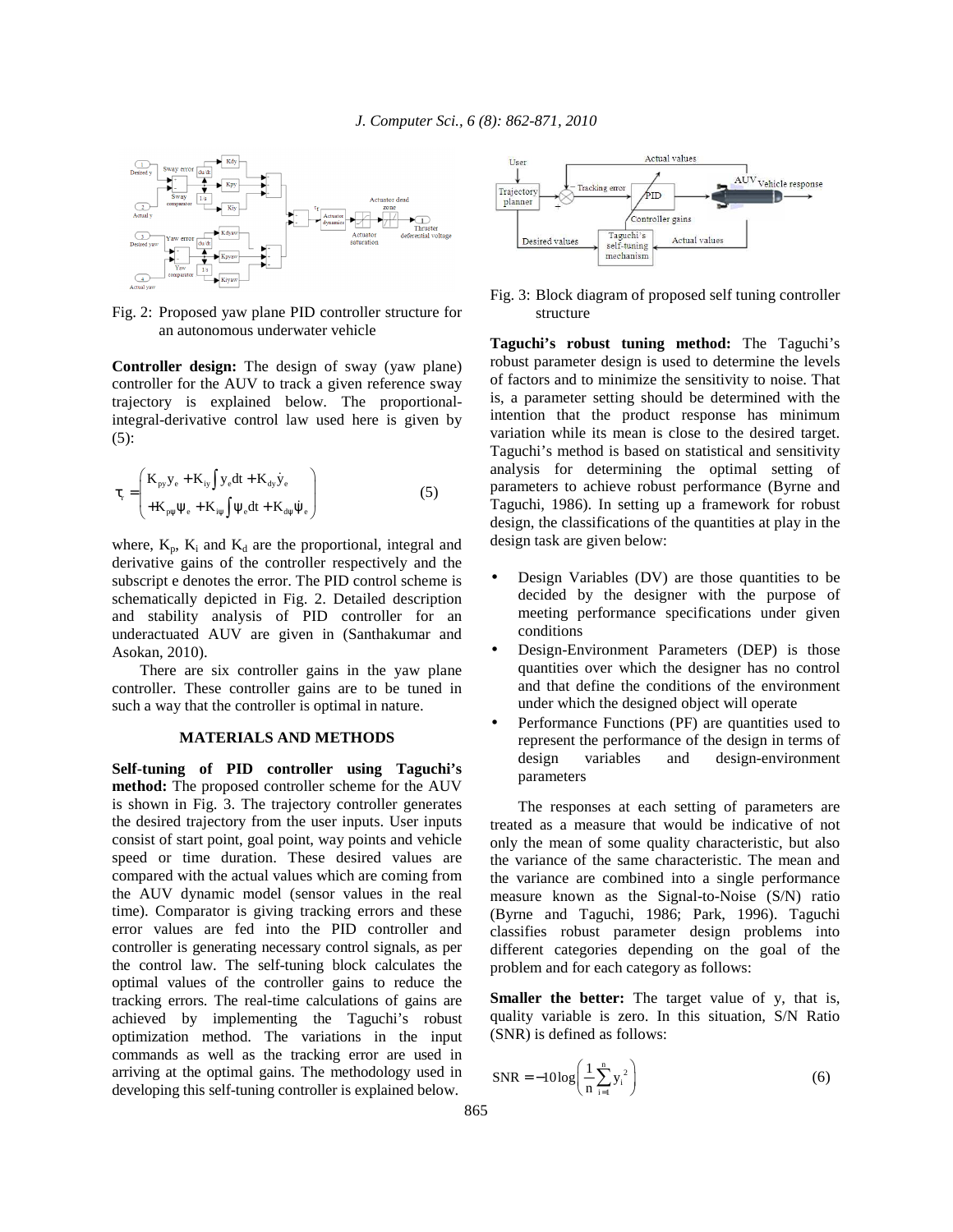**Larger the better:** The target value of y, that is, quality variable is infinite and S/N ratio is defined as follows:

$$
SNR = -10\log\left(\frac{1}{n}\sum_{i=1}^{n}\frac{1}{y_i^2}\right)
$$
 (7)

**Nominal the best:** The certain target value (s) is given for y value. In this situation S/N ratio is defined as follows:

$$
SNR = -10\log\left(\sum_{i=1}^{n} \frac{y_i^2}{s^2}\right)
$$
 (8)

 In this study, smaller the better characteristic is used due to the requirement to minimize the position tracking error. Taguchi's method uses an Orthogonal Array (OA) and analysis of mean to study the effects of parameters based on statistical analysis of experiments. An OA is a fractional factorial matrix which assures a balanced comparison of levels of any factor or interaction of factors. It is a matrix of numbers arranged in rows and columns where each row represents the level of the factors in each run and each column represents a specific factor that can be changed from each run. The array is called orthogonal because all columns can be evaluated independently of one another (Park, 1996).

 The design of yaw plane controller parameters is carried out using this technique. There are six controller gains (sway is an unactuated state, therefore sway and yaw are combined in order to get sway motion) and five levels of each gain are considered for the analysis, therefore an orthogonal array of  $L_{25}$  [5<sup>6</sup>] is chosen for the analysis (Park, 1996). The physical values of the controller parameters are chosen by considering experimental vehicle actuator and sensor system characteristics such as time delay, saturation limit and dead zone and its physical values are given in the Table 1. With the help of these physical values simulation experiments are conducted as per  $L_{25}$  [5<sup>6</sup>] OA. Objective of this analysis is to improve the controller performance by minimizing the error. In this analysis, measure of system performance is in the form of Integral Square Error (ISE) (by integrating the square of the error over a fixed interval of time) and from the simulations ISE is calculated and recorded as given in the Table 1. For example, the SNR for experiment 1 is calculated based on (6) (using smaller the better characteristics) and as given by (9):

SNR for experiment 1 = − 10 log (1359.59<sup>2</sup> ) +80 = 17.33dB (9)

|                          | ת פו     |          |             |                 |                          |                   |            |
|--------------------------|----------|----------|-------------|-----------------|--------------------------|-------------------|------------|
|                          |          |          |             |                 |                          | <b>ISE</b>        | <b>SNR</b> |
| $\mathbf{K}_{\text{py}}$ | $K_{dy}$ | $K_{iy}$ | $K_{p\Psi}$ | $\rm K_{d\Psi}$ | $K_{i\Psi}$              | (m <sup>2</sup> ) | (dB)       |
| 5                        | 0.2      | 5        | 0.2         | 0.1             | $\mathbf{1}$             | 1359.59           | 17.33      |
| 5                        | 0.4      | 10       | 0.6         | 0.4             | 5                        | 10.86             | 59.28      |
| 5                        | 0.6      | 15       | 0.8         | 0.5             | $\overline{c}$           | 5.31              | 65.50      |
| 5                        | 0.8      | 20       | 1.0         | 0.2             | $\overline{\mathbf{3}}$  | 4.79              | 66.39      |
| 5                        | 1.0      | 25       | 0.4         | 0.3             | 4                        | 144.85            | 36.78      |
| 10                       | 0.2      | 10       | 0.4         | 0.2             | 2                        | 4.49              | 66.96      |
| 10                       | 0.4      | 15       | 1.0         | 0.1             | $\overline{4}$           | 1244.35           | 18.10      |
| 10                       | 0.6      | 25       | 0.2         | 0.4             | 3                        | 4.59              | 66.76      |
| 10                       | 0.8      | 5        | 0.8         | 0.3             | 5                        | 12.40             | 58.13      |
| 10                       | 1.0      | 20       | 0.6         | 0.5             | $\mathbf{1}$             | 3.91              | 68.16      |
| 15                       | 0.2      | 15       | 0.6         | 0.3             | 3                        | 3.72              | 68.59      |
| 15                       | 0.4      | 25       | 0.8         | 0.2             | $\mathbf{1}$             | 2.94              | 70.63      |
| 15                       | 0.6      | 20       | 0.4         | 0.1             | 5                        | 1255.33           | 18.02      |
| 15                       | 0.8      | 10       | 0.2         | 0.5             | 4                        | 7.33              | 62.70      |
| 15                       | 1.0      | 5        | 1.0         | 0.4             | $\overline{\mathbf{c}}$  | 6.12              | 64.26      |
| 20                       | 0.2      | 20       | 0.8         | 0.4             | $\overline{4}$           | 4.73              | 66.50      |
| 20                       | 0.4      | 5        | 0.4         | 0.5             | 3                        | 6.88              | 63.25      |
| 20                       | 0.6      | 10       | 1.0         | 0.3             | $\mathbf{1}$             | 3.15              | 70.03      |
| 20                       | 0.8      | 25       | 0.6         | 0.1             | $\overline{c}$           | 223.39            | 33.02      |
| 20                       | 1.0      | 15       | 0.2         | 0.2             | 5                        | 2059.68           | 13.72      |
| 25                       | 0.2      | 25       | 1.0         | 0.5             | 5                        | 4.80              | 66.38      |
| 25                       | 0.4      | 20       | 0.2         | 0.3             | $\overline{c}$           | 5525.56           | 5.15       |
| 25                       | 0.6      | 5        | 0.6         | 0.2             | $\overline{\mathcal{L}}$ | 2552.18           | 11.86      |
| 25                       | 0.8      | 15       | 0.4         | 0.4             | $\mathbf{1}$             | 3.02              | 70.40      |
| 25                       | 1.0      | 10       | 0.8         | 0.1             | 3                        | 269.98            | 31.37      |

Table 2: Sum of SNR for different factors and levels

Sum of SNR in dB

|                 | <b>SUILLOL SINK III UD</b> |                |       |       |       |        |  |
|-----------------|----------------------------|----------------|-------|-------|-------|--------|--|
| Gains           | L 1                        | L <sub>2</sub> | L.3   | $L_4$ | L 5   | Total  |  |
| $K_{\text{pv}}$ | 245.3                      | 278.1          | 284.2 | 246.5 | 185.2 | 1239.3 |  |
| $K_{dy}$        | 285.8                      | 216.4          | 232.2 | 290.6 | 214.3 | 1239.3 |  |
| $K_{iv}$        | 214.8                      | 290.4          | 236.3 | 224.2 | 273.6 | 1239.3 |  |
| $K_{p\Psi}$     | 165.7                      | 255.4          | 240.9 | 292.1 | 285.2 | 1239.3 |  |
| $K_{d\Psi}$     | 117.9                      | 229.6          | 238.7 | 327.2 | 325.9 | 1239.3 |  |
| $K_{i\Psi}$     | 296.6                      | 234.9          | 296.4 | 195.9 | 215.5 | 1239.3 |  |

(80 dB is added to avoid negative values for SNR, to make comparisons easy).

 For identifying the optimal parameter combination, sum of the SNR of each factor and their each level values are calculated as shown in Table 2. For example, the sum of the S/N ratio for level 1 of the factor  $K_{dy}$ (i.e.,  $K_{dy} = 0.2$ ) is calculated with the help of SNR values presented in Table 1 as follows:

Sum of the SNR for Level 1 of  $K_{\text{dv}}$  $=$  (17.33+66.96+68.59+66.50+66.38) dB = 285.76dB (10)

 Table 2 (Sum of SNR values) gives the optimum level of each parameter (gain). That is, the level which contains maximum value of sum of the SNR is the optimum level. From Table 2, it is found that the optimum levels (near optimal) of controller parameters  $K_{py}$ ,  $K_{dy}$ ,  $K_{iy}$ ,  $K_{p}\psi$ ,  $K_{d}\psi$  and  $K_{i}\psi$  are 3, 4, 2, 4, 4 and 1 respectively. The corresponding physical values of

Table 1: Design Of Experiments (DOE) for yaw plane control  $(L<sub>25</sub>)$  $[5^6]$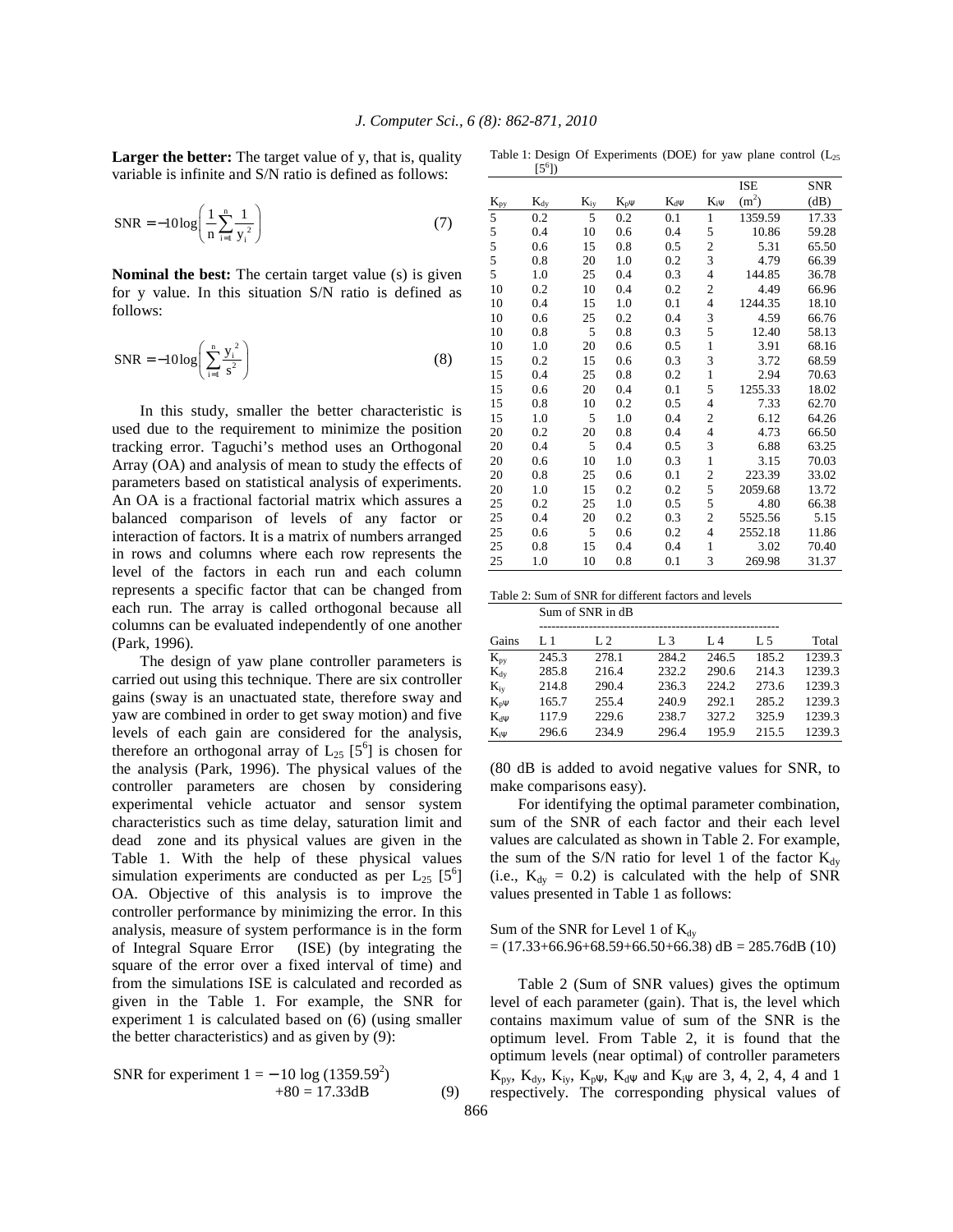these particular levels are 15, 0.8, 10, 0.8, 0.4 and 1 respectively. For further fine tuning of the controller parameters, the same procedure can be repeated. In this study, discussion is limited only to illustrate the robust method for controller parameter adjustment. However the interaction effect between controller parameters as such is an important topic which is kept open for future research.

 The optimal controller parameters are incorporated in the controller and simulated the vehicle closed loop behaviour in order to demonstrate the proposed technique. The closed loop response for this tuned controller is presented in Fig. 4, which confirms that Taguchi method tuned controller is giving good transient and steady state results with less overshoot, faster response and less steady state error.

 In order to check the performance of the controller, vehicle performance has been investigated under various operating conditions such as 2 m step input, multiple step, ramp and sine inputs. Closed loop responses of these conditions are obtained from simulations and presented in Fig. 5.

 From Fig. 5a, it is found that there is an overshoot of approximately 20% for the 2 m step input. Similar trend is seen in the case of multiple-step input also. Compared to the unit step input response, the settling time has also changed with the change in input command. In the case of time varying inputs such as ramp and sine inputs, the responses (Fig. 5c and d) show that the initial tracking errors are high. These variations are mainly due to the fixed values of the controller gains for various input scenarios. The controller has to adapt the changes in the working conditions and/or system dynamics.



Fig. 4: Closed loop response of Taguchi's method tuned PID Controller

 The proposed self-tuning mechanism is developed using Taguchi's method to address this issue. This is developed by considering five different command input scenarios (unit step, negative step, multiple step, ramp and simple sine) and finding out the optimal controller parameters for each of these scenarios using Taguchi's method, as described earlier. Using linear regression analysis and curve fitting, the relationship between controller parameters ( $K_{py}$ ,  $K_{dy}$ ,  $K_{iy}$ ,  $K_{p\Psi}$ ,  $K_{d\Psi}$  and  $K_{i\Psi}$ ) and the sway error  $(y_e)$  is developed from the above values of optimal parameters. A regression model is developed for each parameter using a confidence level of 99% and with the help of residuals and variances. For example, the optimal values of controller proportional gain  $K_{py}$  are 15.00, 15.03, 14.998, 14.958 and 15.001 for the corresponding input conditions. Applying linear regression analysis to the above values, the model is derived as given in (11). The relationship between sway error and proportional gain is also obtained and is presented in Fig. 6:

$$
K_{py}(R^2 = 0.996) = 15.006 - 1.753 \times 10^{-2} y_e
$$
 (11)



Fig. 5: Closed loop response of Taguchi's method tuned PID Controller for different inputs



Fig. 6: Relationship between sway error to the proportional control gain (regression analysis)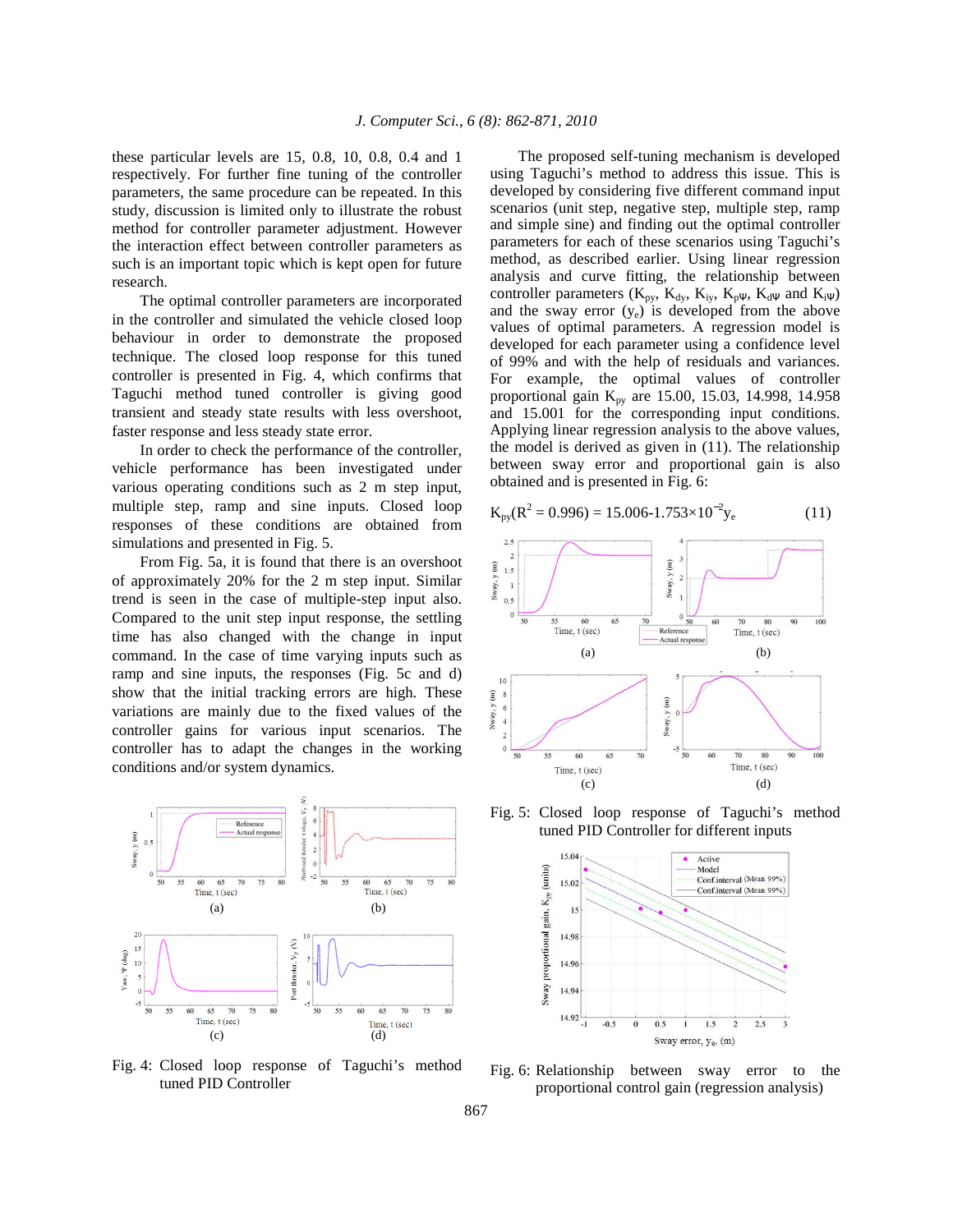where,  $R^2$  is the coefficient of determination (goodness of fit) and it provides a measure of how well future outcomes are likely to be predicted by the model. In other words,  $R^2 \times 100\%$  gives the percentage of corroboration and  $y_e$  is the sway position tracking error.



Fig. 7: Hardware-in-loop simulation setup with Jubilee autonomous underwater vehicle

| Parameter                   | Symbol                                | Value     | Unit                             |
|-----------------------------|---------------------------------------|-----------|----------------------------------|
| Mass                        | m                                     | 39.00     | kg                               |
| Rotational Inertia          | $I_{\rm z}$                           | 3.70      | $kg \, m^2$                      |
| Added mass in surge         | $\mathbf{X}_{\textrm{\tiny n}}$       | $-1.17$   | kg                               |
| Added mass in sway          | $Y_{\dot{v}}$                         | $-34.84$  | kg                               |
|                             | $Y_{\dot{r}}$                         | 1.04      | $kg \text{ m}$ rad <sup>-1</sup> |
| Added (mass) inertia in yaw | $\mathbf{N}_v$                        | $-1.04$   | kg m                             |
|                             | $\mathbf{N}_i$                        | $-2.66$   | $kg \text{ m}^2 \text{rad}^{-1}$ |
| Surge linear drag           | $X_{\rm n}$                           | $-2.12$   | $kg \sec^{-1}$                   |
| Surge quadratic drag        | $\mathbf{X}_{\mathbf{u} \mathbf{u} }$ | $-7.41$   | $kg \, \text{m}^{-1}$            |
| Sway linear drag            | $Y_{v}$                               | $-62.45$  | $kg \sec^{-1}$                   |
|                             | $Y_{\rm r}$                           | 0.12      | $kg \text{ m sec}^{-1}$          |
| Sway quadratic drag         | $Y_{\text{v} \text{v} }$              | $-112.21$ | $\text{kg m}^{-1}$               |
|                             | $\mathbf{Y}_{\text{r}  \text{r} }$    | 0.25      | $kg$ m rad <sup>-1</sup>         |
| Yaw linear drag             | $N_{\rm v}$                           | 1.20      | $kg \text{ m sec}^{-1}$          |
|                             | $N_r$                                 | $-31.25$  | $kg m^2 sec^{-1}$                |
| Quadratic yaw drag          | $\rm N_{\rm v v }$                    | 2.24      | kg                               |
|                             | $\mathbf{N}_{\text{rlr}}$             | $-59.75$  | $kg \text{ m}^2 \text{rad}^{-2}$ |

Table 3: Rigid body and hydrodynamic parameters of the JUBILEE **AUV** 

 Similar procedure was adopted to get the regression model for all other parameters. The selftuning mechanism consists of all the controller parameter models as given by (12). As seen from this equation, the controller tuning is directly related to the tracking error and the parameters are selected on the basis of the self-tuning law. Since the changes in system parameters or operating conditions are directly reflected in the closed loop tracking errors, controller can automatically adapt to any variations in these parameters by suitably adjusting the controller parameters:

$$
K_{py}(R^{2} = 0.996) = 15.006 - 1.753 \times 10^{2} y_{e}
$$
  
\n
$$
K_{dy}(R^{2} = 0.930) = 1.002 + 3.281 \times 10^{3} y_{e}
$$
  
\n
$$
K_{iy}(R^{2} = 0.965) = 9.577 - 3.446 \times 10^{2} y_{e}
$$
  
\n
$$
K_{pyaw}(R^{2} = 1.000) = 0.564 + 0.189 y_{e}
$$
  
\n
$$
K_{dyaw}(R^{2} = 0.923) = 0.404 + 0.173 y_{e}
$$
  
\n
$$
K_{yaw}(R^{2} = 0.970) = 1.378 - 3.969 \times 10^{3} y_{e}
$$

**Experimental platform:** For this study, Jubilee, a test bed AUV being developed at IITM, is selected as an experimental set-up. Figure 7 shows the first prototype of this AUV and the parameters used for the numerical simulations are given in Table 3.

#### **RESULTS**

 In order to demonstrate and validate the performance and effectiveness of the proposed scheme, typical simulation results are presented. Simulation results for two input conditions such as 2 and 5 m step input, with and without self-tuning are presented in Fig. 8. The variations of controller parameters during self-tuning are shown in Fig. 9.



Fig. 8: Comparison of different step responses with and without self-tuning scheme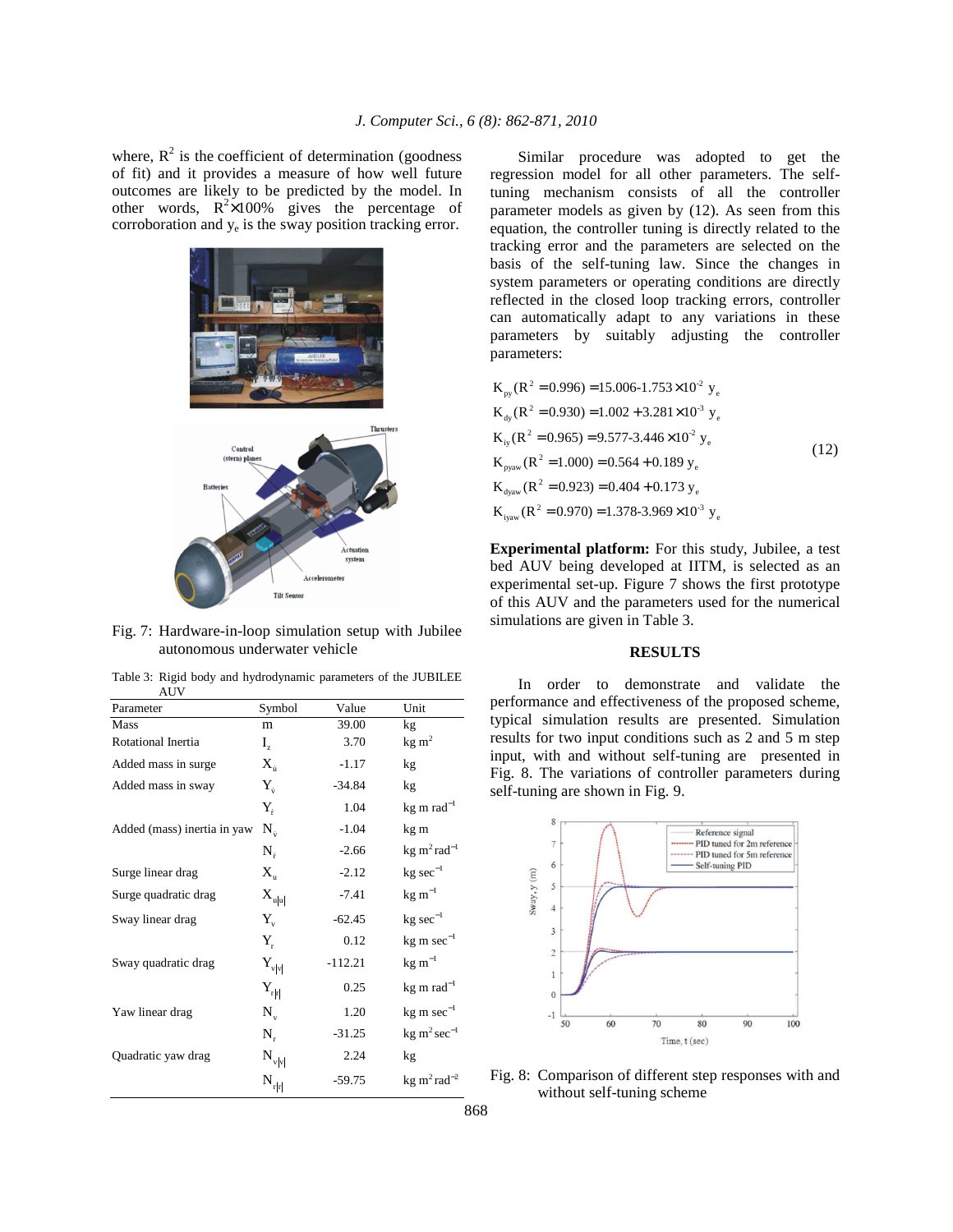

Fig. 9: Time history of gain values (self-tuned) for different inputs



Fig. 10: Comparison of system responses with respect to non-zero initial condition

 The controller robustness is demonstrated by analyzing the performance of the self-tuned controller under four different operating conditions i.e., unit step input with non-zero initial error, multiple steps with random disturbances, multiple steps with parameter uncertainties and time varying input (sine) with random disturbances. The well known conventional Ziegler and Nichols (1993) method tuned PID is used for the comparison aspects.

 One important issue in the underwater vehicle control is the initial error in position and orientation of the vehicle when the controller is switched on. Since most of the underwater vehicles are launched from the mother ship, there can be considerable amount of error in the position and orientation at the initial stage.

 Any new controller needs to be analyzed for its ability to react to large initial errors. The proposed selftuning PID controller is subjected to a simulated initial error test to analyze its performance.

**Closed loop responses for non-zero initial error:**  Here, an initial error of 0.1 m in sway (y) position is assumed and the closed loop performance comparison of controllers is presented in Fig. 10.



Fig. 11: Comparison of system responses with respect to multiple step reference input in the presence of disturbance



Fig. 12: Comparison of system responses with respect to sine reference input

**Closed loop responses for multiple step input in the disturbed condition:** The closed loop responses of PID controllers (with and without self-tuning) for multiple step input in the presence of disturbances are presented in Fig. 11. Here, the effect of underwater current and other disturbing effects are assumed to be random values in the input side, with the magnitude of 5 N and ± 5 Nm in the force and moment respectively. Simulation results for disturbance rejection in the case of varying input (sine input) in the presence of random disturbances are presented in Fig. 12.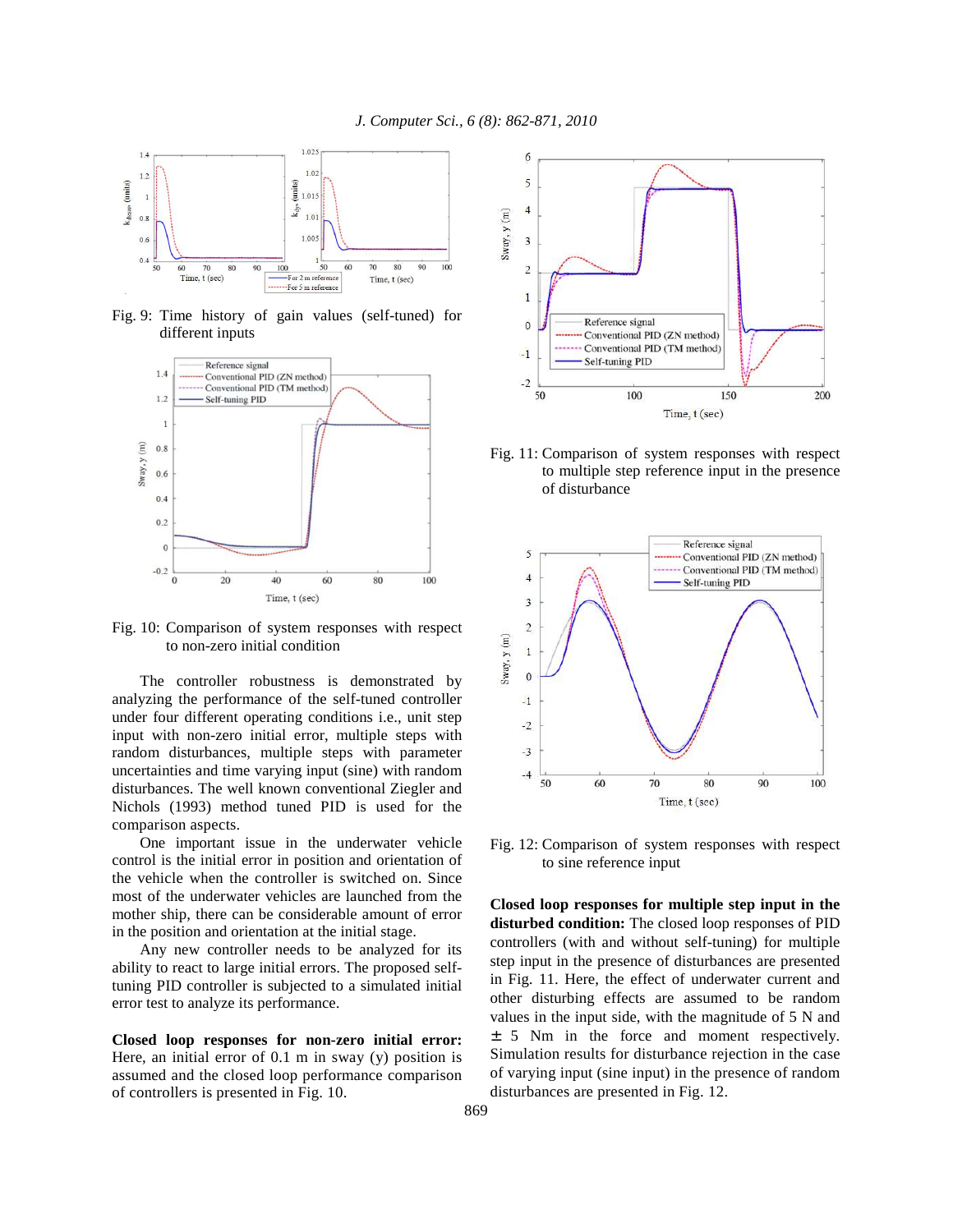|  | J. Computer Sci., 6 (8): 862-871, 2010 |  |  |  |  |  |
|--|----------------------------------------|--|--|--|--|--|
|--|----------------------------------------|--|--|--|--|--|

| Table 4: Comparison of Integral Square Error (ISE) values for different controllers |                                      |                 |                 |  |  |  |  |
|-------------------------------------------------------------------------------------|--------------------------------------|-----------------|-----------------|--|--|--|--|
|                                                                                     | Integral Square Error (ISE) in $m^2$ |                 |                 |  |  |  |  |
|                                                                                     | Conventional PID tuned by            |                 |                 |  |  |  |  |
| Input type                                                                          | Ziegler-Nichols method               | Taguchi' method | Self-tuning PID |  |  |  |  |
| Unit step input with non-zero initial error                                         | 4.93                                 | 3.62            | 3.50            |  |  |  |  |
| Multiple step input with disturbances                                               | 184.37                               | 167.16          | 154.52          |  |  |  |  |
| Multiple step input with parameter uncertainties                                    | 373.51                               | 307.92          | 292.27          |  |  |  |  |
| Time varying input (sine) with disturbances                                         | 11.83                                | 7.34            | 3.75            |  |  |  |  |



Fig. 13: Comparison of system responses with respect to multiple step reference input under parameter uncertainties

**Closed loop responses for multiple step input with parameter uncertainties:** The closed loop responses of PID controllers (with and without self-tuning) for multiple step input under parameter certainties are presented in Fig. 13. Here, the vehicle parameter variations are assumed to be 50% of the actual values for all the parameters.

 A comparison of performance measure of selftuning PID controller with respect to other controllers is provided in Table 4.

### **DISCUSSION**

 It can be seen from the results presented in Fig. 8 that the PID controller tuned for 2 m step is performing well for 2 m step, but shows deterioration in performance for 5 m step, with a large overshoot and settling time. Similar trend is seen for 5 m step also.

 On the other hand, self-tuning PID is performing well in both the step input conditions (Fig. 8). This is achieved through the retuning of the controller parameters, as shown in Fig. 9. This confirms that the proposed control scheme is adapting well to the variations in operating state.

 The ability of the controller to effectively overcome the initial error is demonstrated in the results presented in Fig. 10. The initial errors are found to converge to its desired state of zero over a short period of time in the self-tuning scheme.

 It is observed from Fig. 11 that the proposed controller has a good tracking performance in the presence of underwater current and other disturbances. Compared to other conventional controller responses, the overshoot and rise time have significantly reduced. Results provided in Fig. 12 show the ability of the controller to adapt well to varying inputs.

 The effectiveness of the proposed controller in adapting to the parameter variations is demonstrated in Fig. 13. The results show that the scheme is superior to many other control schemes. The comparison results presented in Table 4 shows that the performance (in terms of ISE) of self-tuning controller is much better than the conventional controllers. The results presented above confirms the fact that the self-tuning PID scheme performs well in terms of smooth transient response, quick convergence of tracking errors to zero, robustness, disturbance rejection and adapting to parameter variations.

#### **CONCLUSION**

 In this study, a new self-tuning PID control scheme for AUV control using Taguchi's method is presented. By using this scheme, the PID controller gains are optimally and robustly adjusted online with respect to the system dynamics and operating condition changes. This technique is found to be more effective than conventional tuning methods and it is even very convenient when mathematical models of plants are not available. This method can be easily extended to multiinput and multi-output systems from basic single-input and single-output systems. Computer simulations showed very good tracking performance and robustness of the proposed method even in the presence of disturbances. The simple structure, robustness and ease of computation of the proposed method make it very attractive for real time implementation for controlling